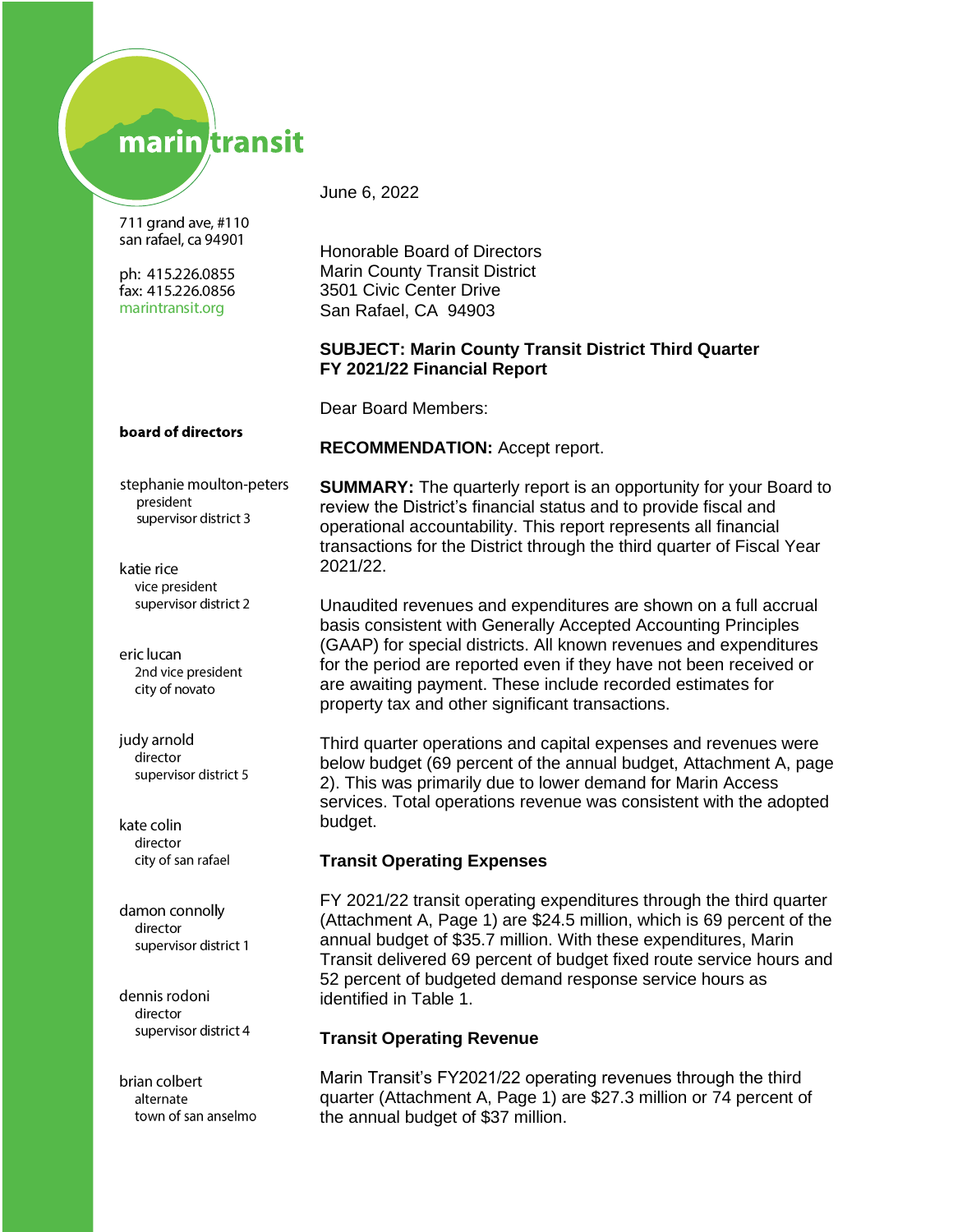## **Capital Budget**

Through the third quarter, Marin Transit's expenditures in the Capital Budget (Attachment A, Page 1) were \$8.8 million or 52 percent of the \$17.1 million budget. Capital revenues typically tie closely to expenditures as they tend to be on a reimbursement basis. Attachment C includes a complete Capital Report for all major Marin Transit capital projects for the current period.

| <b>Service</b>                                     | <b>Budgeted</b><br><b>Annual</b><br><b>Revenue</b><br><b>Hours</b> | <b>Revised -</b><br><b>Budgeted</b><br><b>Annual Revenue</b><br><b>Hours</b> | <b>YTD thru</b><br>Q3 Actual<br><b>Revenue</b><br><b>Hours</b> | $%$ of<br><b>Annual</b> |
|----------------------------------------------------|--------------------------------------------------------------------|------------------------------------------------------------------------------|----------------------------------------------------------------|-------------------------|
| <b>Regular Local and Trunk Line</b>                | 118,200                                                            | 118,200                                                                      | 85,271                                                         | 72%                     |
| <b>Community Shuttles</b>                          | 44,800                                                             | 44,800                                                                       | 31,151                                                         | 70%                     |
| Local and School Supplemental Service <sup>1</sup> | 9,000                                                              | 9,000                                                                        | 1,853                                                          | 21%                     |
| Muir Woods Shuttle                                 | 4,440                                                              | 4,440                                                                        | 2,682                                                          | 60%                     |
| West Marin Stagecoach Service                      | 20,000                                                             | 20,000                                                                       | 14,855                                                         | 74%                     |
| <b>Fixed Route Subtotal</b>                        | 196,440                                                            | 196,440                                                                      | 135,812                                                        | 69%                     |
| <b>Rural Dial A Ride</b>                           | 400                                                                | 400                                                                          | 295                                                            | 74%                     |
| <b>Transit Connect</b>                             | 6,120                                                              | 6,120                                                                        | 647                                                            | 11%                     |
| Novato Dial-A-Ride                                 | 2,600                                                              | 2,600                                                                        | 1,180                                                          | 45%                     |
| <b>Local Paratransit Service</b>                   | 40,700                                                             | 40,700                                                                       | 23,042                                                         | 57%                     |
| <b>Regional Paratransit Service</b>                | 4,400                                                              | 4,400                                                                        | 3,351                                                          | 76%                     |
| <b>Yellow School Bus Service</b>                   | 6 buses                                                            | 6 buses                                                                      |                                                                |                         |
| <b>Service</b>                                     | <b>Annual</b><br><b>Estimated</b><br><b>Trips</b>                  | <b>Revised</b><br><b>Estimated</b><br><b>Annual Trips</b>                    | <b>YTD thru</b><br><b>Q3 Actual</b><br><b>Trips</b>            | $%$ of<br><b>Annual</b> |
| Catch A Ride                                       | 9,800                                                              | 9,800                                                                        | 2,924                                                          | 30%                     |
| <b>Volunteer Driver</b>                            | 13,500                                                             | 13,500                                                                       | 7,366                                                          | 55%                     |
| Note: 1) Includes College of Marin service         |                                                                    |                                                                              |                                                                |                         |

**Table 1: FY 2021/22 Year to Date (YTD) through Third Quarter Service Operations**

**FISCAL/STAFFING IMPACT:** There are no fiscal impacts from this report.

Respectfully submitted,

Kaisfair

Karina Sawin Senior Accounting Analyst

Attachment A: FY2021/22 Third Quarter Financial Report Attachment B: FY2021/22 Budget Amendments Attachment C: Capital Project Report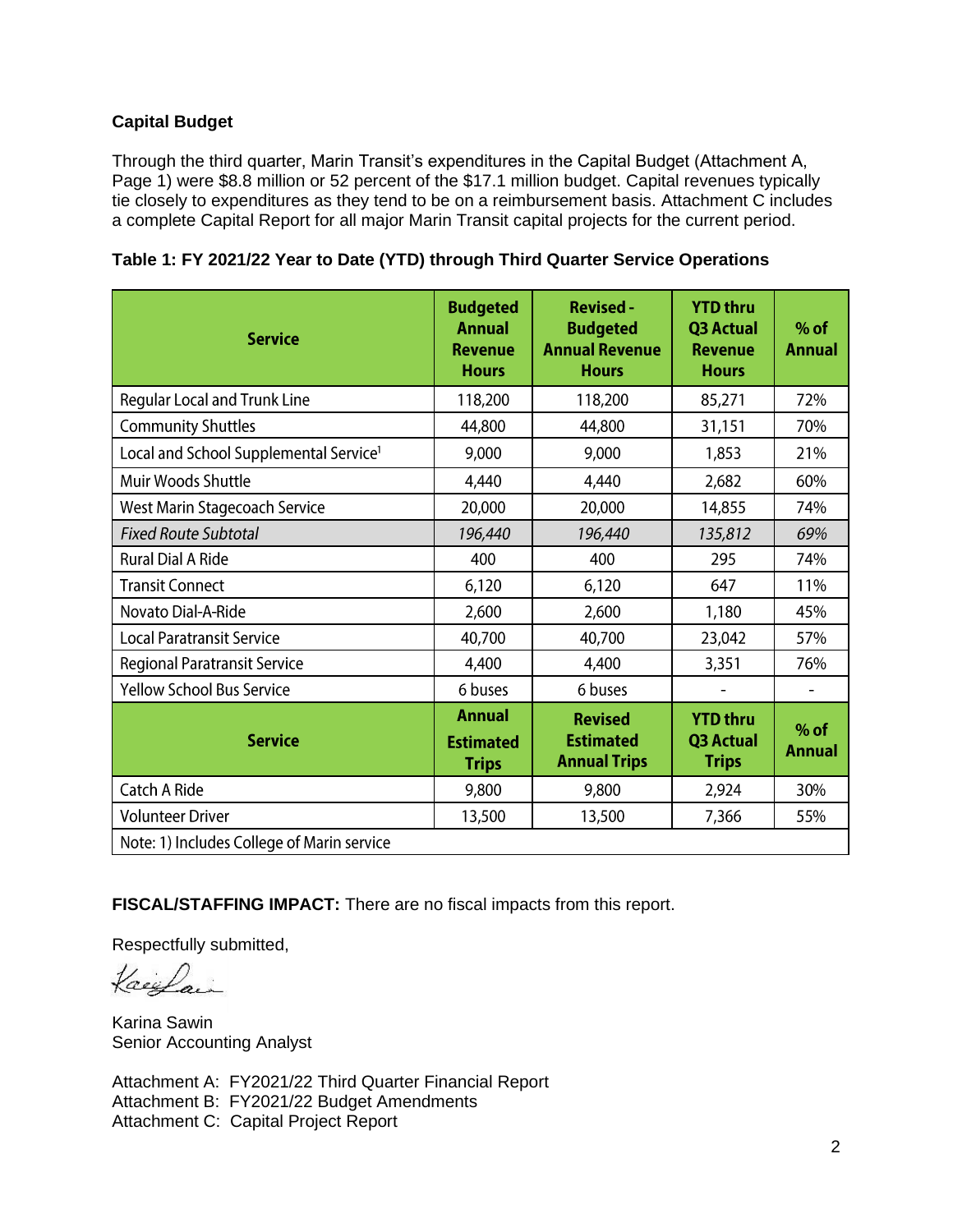## Attachment A **Marin Transit** Marin Transit FY2021/22 Q3 Budget Report From 7/1/2021 Through 03/31/2022

(In Whole Numbers)

|                               |             | Total Budget - | Total Budget - |                              | <b>Percent Total</b> |
|-------------------------------|-------------|----------------|----------------|------------------------------|----------------------|
|                               | FY21 Actual | Original       | Revised        | <b>Current Period Actual</b> | <b>Budget Used</b>   |
|                               |             |                |                |                              |                      |
| Revenue                       |             |                |                |                              |                      |
| Capital                       | 5,754,427   | 8,158,442      | 8,182,709      | 5,122,870                    | 62.61%               |
| <b>Facility Operations</b>    | 171,360     | 0              | 0              | 0                            | $0.00\%$             |
| <b>Vehicle Operations</b>     | 34,368,575  | 36,948,095     | 37,036,527     | 27,286,615                   | 73.67%               |
| <b>Total Revenue</b>          | 40,294,362  | 45,106,537     | 45,219,236     | 32,409,485                   | 71.67%               |
| <b>Expenses</b>               |             |                |                |                              |                      |
| Capital                       | 5,685,746   | 13,838,442     | 17,106,296     | 8,839,951                    | 51.68%               |
| <b>Facility Operations</b>    | 85,307      | 0              | 0              | 0                            | $0.00\%$             |
| <b>Vehicle Operations</b>     | 29,749,318  | 35,381,744     | 35,730,684     | 24,492,684                   | 68.55%               |
| <b>Total Expenses</b>         | 35,520,371  | 49,220,186     | 52,836,980     | 33,332,636                   | 63.09%               |
| Expenditures                  | 35,520,371  | 49,220,186     | 52,836,980     | 33,332,636                   | 63.09%               |
| Net Revenue Over Expenditures | 4,773,991   | (4, 113, 649)  | (7,617,744)    | (923,151)                    | 12.12%               |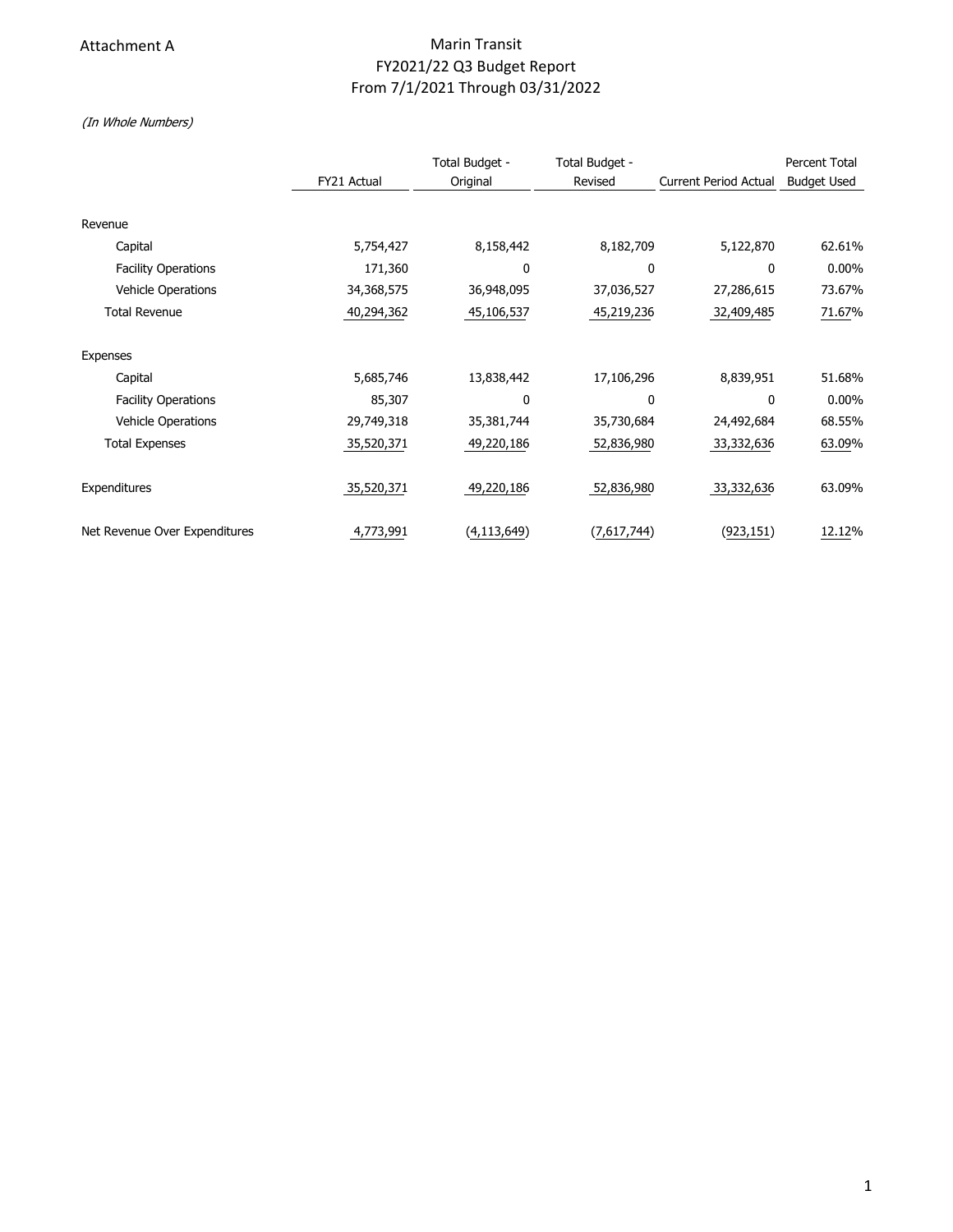# Attachment A **Marin Transit** Marin Transit FY2021/22 Q3 Budget Report From 7/1/2021 Through 03/31/2022

### Operations Summary - Admin, Local, Rural, Marin Access, Yellow Bus

|                                      |             | Total Budget - | Total Budget - | <b>Current Period</b> | Percent Total      |
|--------------------------------------|-------------|----------------|----------------|-----------------------|--------------------|
|                                      | FY21 Actual | Original       | Revised        | Actual                | <b>Budget Used</b> |
|                                      |             |                |                |                       |                    |
| Fare Revenue                         | 1,654,777   | 3,017,579      | 3,017,579      | 1,925,241             | 63.80%             |
| Advertising & Other Revenue          | 367,408     | 610,447        | 610,447        | 424,835               | 69.59%             |
| Fee for Service                      | 1,267,335   | 1,342,481      | 1,342,481      | 1,212,414             | 90.31%             |
| Interest                             | 125,928     | 160,700        | 160,700        | (4, 552)              | $(2.83)\%$         |
| Measure A                            | 1,106,168   | 0              | 0              | 0                     | $0.00\%$           |
| Measure AA                           | 9,159,204   | 12,726,002     | 12,726,002     | 5,358,559             | 42.10%             |
| Measure B                            | 910,679     | 944,943        | 944,943        | 657,110               | 69.53%             |
| <b>Property Taxes</b>                | 4,975,162   | 4,940,101      | 4,940,101      | 3,783,066             | 76.57%             |
| Redevelopment Area (RDA) Fees        | 56,556      | 45,500         | 45,500         | 25,165                | 55.30%             |
| State Transit Assistance (STA)       | 1,680,205   | 2,384,860      | 2,384,860      | 1,965,874             | 82.43%             |
| Transit Development Act (TDA)        | 3,817,097   | 5,871,942      | 5,871,942      | 4,923,921             | 83.85%             |
| Other State                          | 32,769      | 32,300         | 32,300         | 20,197                | 62.53%             |
| FTA Funds                            | 9,207,534   | 5,294,542      | 5,294,542      | 678,154               | 128.22%            |
| National Park Service                | 14,331      | 418,694        | 418,694        | 205,631               | 49.11%             |
| <b>Cost Center Revenue Transfers</b> | (6, 578)    | (841,996)      | (753, 564)     | 0                     | 0.00%              |
| <b>Total Revenue</b>                 | 34,368,575  | 36,948,095     | 37,036,527     | 27,286,615            | 73.67%             |
|                                      |             |                |                |                       |                    |
| Salaries and Benefits                | 2,478,182   | 2,806,721      | 2,806,721.00   | 1,920,693             | 68.43%             |
| <b>Consultant Services</b>           | 299,251     | 590,752        | 590,752.00     | 252,676               | 42.77%             |
| Professional Service-Legal           | 15,999      | 103,000        | 103,000        | 108,134               | 104.98%            |
| Security and Maintenance             | 220,559     | 388,631        | 388,631        | 266,471               | 68.56%             |
| <b>Customer Service</b>              | 681,567     | 678,352        | 569,638        | 566,503               | 99.44%             |
| Mobility Management Support Programs | 0           | 92,360         | 92,360         | 2,978                 | 3.22%              |
| Grants to External Agencies          | 232,085     | 410,406        | 410,406        | 274,529               | 66.89%             |
| Office Supplies                      | 330,566     | 397,352        | 397,352        | 233,221               | 58.69%             |
| Covid Cleaning and Supplies          | 219,261     | 342,000        | 342,000        | 78,311                | 22.89%             |
| General Insurance                    | 63,052      | 72,928         | 72,928         | 78,746                | 107.97%            |
| <b>Contract Service Operation</b>    | 23,220,992  | 25,960,597     | 26,421,441     | 18,514,726            | 70.07%             |
| Membership & Prof Development        | 34,694      | 53,888         | 53,888         | 48,802                | 90.56%             |
| Mileage and Travel                   | 413         | 25,750         | 25,750         | 4,403                 | 17.09%             |
| Marketing                            | 96,232      | 178,411        | 178,411        | 41,939                | 23.50%             |
| Communication                        | 188,554     | 264,888        | 264,888        | 155,885               | 58.84%             |
| Fuel                                 | 1,891,121   | 3,124,622      | 3,121,432      | 2,062,236             | 66.06%             |
| <b>Utilities</b>                     | 0           | 65,000         | 65,000         | 27,687                | 42.59%             |
| Vehicle Leases                       | 0           | 26,236         | 26,236         | 20,278                | 77.28%             |
| Office - Rental and Overhead         | 140,532     | 146,260        | 146,260        | 107,040               | 73.18%             |
| Cost Center Transfers                | (363, 742)  | (346, 410)     | (346, 410)     | (272, 572)            | 78.68%             |
| <b>Total Expenses</b>                | 29,749,318  | 35,381,744     | 35,730,684     | 24,492,686            | 68.54%             |
|                                      |             |                |                |                       |                    |
| Net Revenue Over Expenditures        | 4,619,257   | 1,566,351      | 1,305,843      | 2,793,930             | 213.95%            |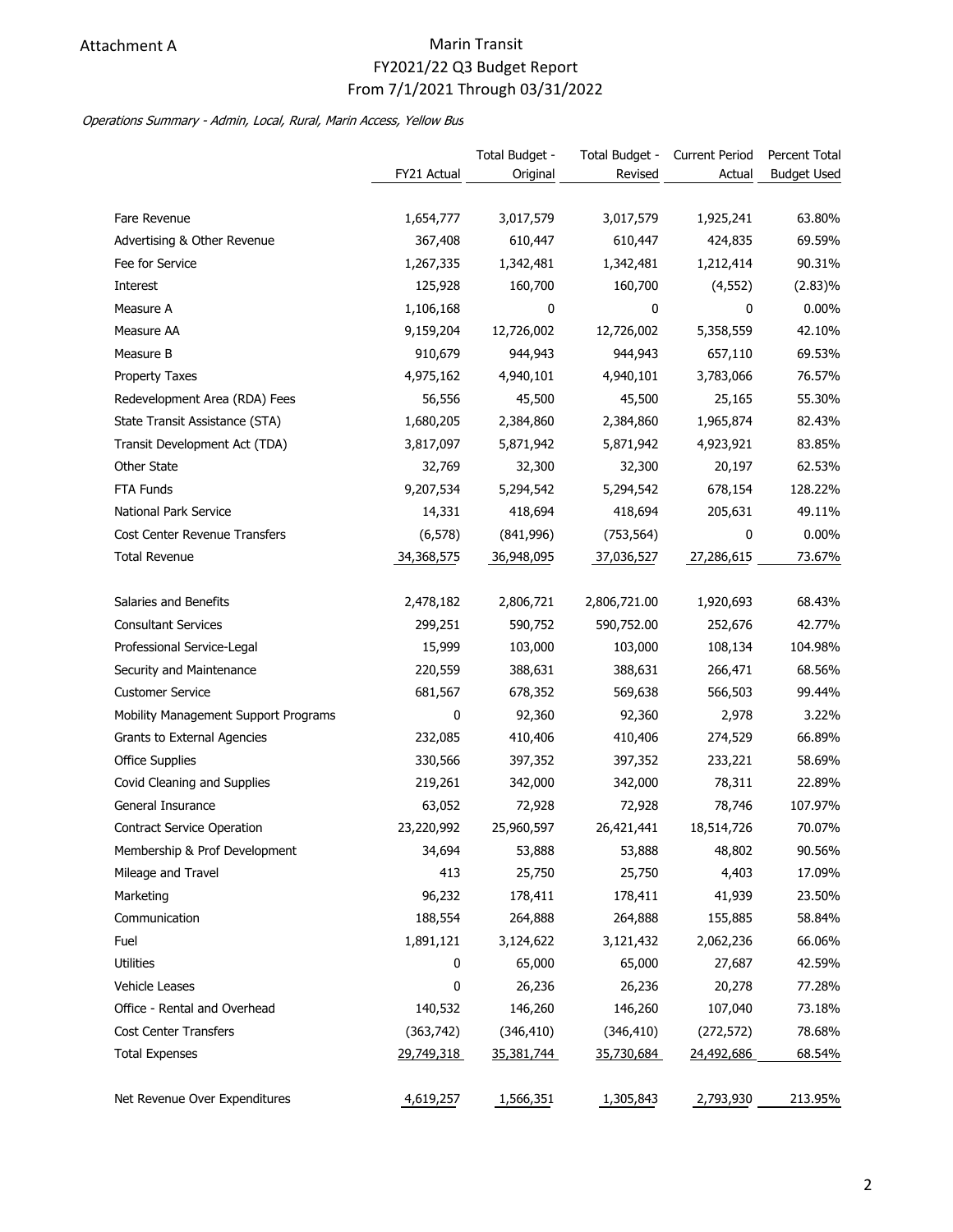#### Attachment A **Marin Transit Marin Transit** FY2021/22 Q3 Budget Report From 07/01/2021 Through 03/31/2022

| Revenue<br>4070400<br>125,928<br>160,700<br>160,700<br>(4, 552)<br>(2.83)%<br>Interest<br>4079950<br>23,894<br>20,500<br>69.90%<br><b>Redevelopment Fees</b><br>20,500<br>14,330<br>Residual ABX 126<br>4079954<br>32,662<br>25,000<br>25,000<br>10,835<br>43.33%<br>75.00%<br>PropTax-CurrntSecured<br>4080101<br>4,366,859<br>4,472,425<br>4,472,425<br>3,354,323<br>4080102<br>43.65%<br>County Fee-SV2557Admin Basic Tax<br>(62, 492)<br>(68, 494)<br>(68, 494)<br>(29, 898)<br>Property Tax-Unitary<br>4080103<br>39,531<br>40,170<br>40,170<br>22,849<br>56.88%<br>PropTax-CurrntUnSecur<br>4080104<br>82,857<br>80,000<br>80,000<br>10,479<br>13.09%<br>4080105<br>320,000<br>98.71%<br>Educ Rev Augm Fund-Redist<br>451,508<br>320,000<br>315,903<br>4080106<br>90,000<br>90,000<br>98,942<br>109.93%<br>PropTax-Supp CY SECR<br>89,757<br>PropTax-Supp Unsecured<br>4080107<br>1,711<br>1,000<br>1,000<br>3,396<br>339.61%<br>4080108<br>2,952<br>PropTax-Redemtion<br>2,000<br>2,000<br>2,295<br>114.76%<br>Property Tax-Prior Unsecured<br>4080109<br>2,480<br>3,000<br>3,000<br>4,777<br>159.22%<br>National Park Service<br>4089901<br>154<br>150<br>150<br>$\mathbf 0$<br>0.00%<br>Other State<br>4119940<br>300<br>300<br>72.01%<br>217<br>216<br>73.91%<br><b>Total Revenue</b><br>5,158,018<br>5,146,751<br>5,146,751<br>3,803,894<br>Property Tax Transfer<br>4700001<br>110.28%<br>(271, 548)<br>(3,098,005)<br>(3,098,005)<br>(3, 416, 418)<br><b>Total Transfers</b><br>(271, 548)<br>(3,098,005)<br>(3,098,005)<br>(3, 416, 418)<br>110.28%<br>Net Revenue<br>4,886,470<br>2,048,746<br>2,048,746<br>387,476<br>18.91%<br>Expense<br>Salaries<br>5010200<br>1,800,921<br>1,800,921<br>1,397,438<br>77.59%<br>1,526,167<br>5020000<br>52.02%<br><b>Employee Benefits</b><br>952,015<br>1,005,800<br>1,005,800<br>523,255<br><b>Consultant Services</b><br>5030301<br>86,368<br>206,000<br>206,000<br>105,376<br>50.09%<br>Professional Svcs - Legal<br>5030303<br>15,999<br>103,000<br>103,000<br>108,134<br>104.98%<br>37,693<br>2,174<br>5.76%<br>Prof Svcs - Accounting and Audit<br>5030305<br>35,898<br>37,693<br>Office Supplies<br>5049901<br>3,035<br>13,390<br>13,390<br>4,780<br>35.69%<br>Small Furn/Equip<br>5049902<br>10,193<br>10,300<br>10,300<br>4,753<br>46.14%<br>5049903<br>90,751<br>90,000<br>Software<br>90,000<br>88,156<br>97.95%<br>Copier Suppl & Srvc<br>5049904<br>8,286<br>10,017<br>10,017<br>6,176<br>61.65%<br>5049905<br>1,062<br>3,377<br>3,377<br>1,124<br>33.28%<br>Postage<br>5049906<br>9,282<br>22,145<br>22,145<br>10,845<br>48.97%<br>Computers<br>5049911<br>561<br>$\mathbf 0$<br>$\mathbf 0$<br>2,704<br>0.00%<br>COVID- Supplies and Cleaning<br>Communication - Phone<br>5050201<br>32,009<br>33,475<br>33,475<br>27,275<br>81.47%<br>5060301<br>72,928<br>107.97%<br>Insurance - Gen Liability<br>63,052<br>72,928<br>78,746<br>Membership & Prof Development<br>5090101<br>34,694<br>53,888<br>53,888<br>48,802<br>90.56%<br>5090202<br>413<br>25,750<br>25,750<br>4,403<br>17.09%<br>Mileage and Travel<br>5090801<br>2,068<br>13,911<br>13,911<br>4,881<br>35.08%<br>Marketing<br>5121200<br><b>Office Rental</b><br>140,532<br>146,260<br>146,260<br>107,040<br>73.18%<br>69.23%<br><b>Total Expense</b><br>3,012,384<br>3,648,855<br>3,648,855<br>2,526,059<br>Cost Center Salary/Benefit Transfers<br>5100100<br>(2,305,491)<br>(1,774,905)<br>66.86%<br>(2,654,451)<br>(2,654,451)<br>5100101<br>64.52%<br>Cost Center Transfer Overhead<br>(444, 644)<br>(563, 590)<br>(563, 590)<br>(363, 678)<br><b>Total Transfers</b><br>(2,750,134)<br>66.46%<br>(3,218,041)<br>(3,218,041)<br>(2, 138, 583)<br>89.94%<br>262,250<br>430,814<br>430,814<br>387,476 | Detail - Administration | FY21 Actual | Total Budget - Original | Total Budget - Revised | <b>Current Period Actual</b> | Percent Total Budget Used |
|--------------------------------------------------------------------------------------------------------------------------------------------------------------------------------------------------------------------------------------------------------------------------------------------------------------------------------------------------------------------------------------------------------------------------------------------------------------------------------------------------------------------------------------------------------------------------------------------------------------------------------------------------------------------------------------------------------------------------------------------------------------------------------------------------------------------------------------------------------------------------------------------------------------------------------------------------------------------------------------------------------------------------------------------------------------------------------------------------------------------------------------------------------------------------------------------------------------------------------------------------------------------------------------------------------------------------------------------------------------------------------------------------------------------------------------------------------------------------------------------------------------------------------------------------------------------------------------------------------------------------------------------------------------------------------------------------------------------------------------------------------------------------------------------------------------------------------------------------------------------------------------------------------------------------------------------------------------------------------------------------------------------------------------------------------------------------------------------------------------------------------------------------------------------------------------------------------------------------------------------------------------------------------------------------------------------------------------------------------------------------------------------------------------------------------------------------------------------------------------------------------------------------------------------------------------------------------------------------------------------------------------------------------------------------------------------------------------------------------------------------------------------------------------------------------------------------------------------------------------------------------------------------------------------------------------------------------------------------------------------------------------------------------------------------------------------------------------------------------------------------------------------------------------------------------------------------------------------------------------------------------------------------------------------------------------------------------------------------------------------------------------------------------------------------------------------------------------------------------------------------------------------------------------------------------------------------------------------------------------------------------------------------------------------------------------------------------------------------------------|-------------------------|-------------|-------------------------|------------------------|------------------------------|---------------------------|
|                                                                                                                                                                                                                                                                                                                                                                                                                                                                                                                                                                                                                                                                                                                                                                                                                                                                                                                                                                                                                                                                                                                                                                                                                                                                                                                                                                                                                                                                                                                                                                                                                                                                                                                                                                                                                                                                                                                                                                                                                                                                                                                                                                                                                                                                                                                                                                                                                                                                                                                                                                                                                                                                                                                                                                                                                                                                                                                                                                                                                                                                                                                                                                                                                                                                                                                                                                                                                                                                                                                                                                                                                                                                                                                                      |                         |             |                         |                        |                              |                           |
|                                                                                                                                                                                                                                                                                                                                                                                                                                                                                                                                                                                                                                                                                                                                                                                                                                                                                                                                                                                                                                                                                                                                                                                                                                                                                                                                                                                                                                                                                                                                                                                                                                                                                                                                                                                                                                                                                                                                                                                                                                                                                                                                                                                                                                                                                                                                                                                                                                                                                                                                                                                                                                                                                                                                                                                                                                                                                                                                                                                                                                                                                                                                                                                                                                                                                                                                                                                                                                                                                                                                                                                                                                                                                                                                      |                         |             |                         |                        |                              |                           |
|                                                                                                                                                                                                                                                                                                                                                                                                                                                                                                                                                                                                                                                                                                                                                                                                                                                                                                                                                                                                                                                                                                                                                                                                                                                                                                                                                                                                                                                                                                                                                                                                                                                                                                                                                                                                                                                                                                                                                                                                                                                                                                                                                                                                                                                                                                                                                                                                                                                                                                                                                                                                                                                                                                                                                                                                                                                                                                                                                                                                                                                                                                                                                                                                                                                                                                                                                                                                                                                                                                                                                                                                                                                                                                                                      |                         |             |                         |                        |                              |                           |
|                                                                                                                                                                                                                                                                                                                                                                                                                                                                                                                                                                                                                                                                                                                                                                                                                                                                                                                                                                                                                                                                                                                                                                                                                                                                                                                                                                                                                                                                                                                                                                                                                                                                                                                                                                                                                                                                                                                                                                                                                                                                                                                                                                                                                                                                                                                                                                                                                                                                                                                                                                                                                                                                                                                                                                                                                                                                                                                                                                                                                                                                                                                                                                                                                                                                                                                                                                                                                                                                                                                                                                                                                                                                                                                                      |                         |             |                         |                        |                              |                           |
|                                                                                                                                                                                                                                                                                                                                                                                                                                                                                                                                                                                                                                                                                                                                                                                                                                                                                                                                                                                                                                                                                                                                                                                                                                                                                                                                                                                                                                                                                                                                                                                                                                                                                                                                                                                                                                                                                                                                                                                                                                                                                                                                                                                                                                                                                                                                                                                                                                                                                                                                                                                                                                                                                                                                                                                                                                                                                                                                                                                                                                                                                                                                                                                                                                                                                                                                                                                                                                                                                                                                                                                                                                                                                                                                      |                         |             |                         |                        |                              |                           |
|                                                                                                                                                                                                                                                                                                                                                                                                                                                                                                                                                                                                                                                                                                                                                                                                                                                                                                                                                                                                                                                                                                                                                                                                                                                                                                                                                                                                                                                                                                                                                                                                                                                                                                                                                                                                                                                                                                                                                                                                                                                                                                                                                                                                                                                                                                                                                                                                                                                                                                                                                                                                                                                                                                                                                                                                                                                                                                                                                                                                                                                                                                                                                                                                                                                                                                                                                                                                                                                                                                                                                                                                                                                                                                                                      |                         |             |                         |                        |                              |                           |
|                                                                                                                                                                                                                                                                                                                                                                                                                                                                                                                                                                                                                                                                                                                                                                                                                                                                                                                                                                                                                                                                                                                                                                                                                                                                                                                                                                                                                                                                                                                                                                                                                                                                                                                                                                                                                                                                                                                                                                                                                                                                                                                                                                                                                                                                                                                                                                                                                                                                                                                                                                                                                                                                                                                                                                                                                                                                                                                                                                                                                                                                                                                                                                                                                                                                                                                                                                                                                                                                                                                                                                                                                                                                                                                                      |                         |             |                         |                        |                              |                           |
|                                                                                                                                                                                                                                                                                                                                                                                                                                                                                                                                                                                                                                                                                                                                                                                                                                                                                                                                                                                                                                                                                                                                                                                                                                                                                                                                                                                                                                                                                                                                                                                                                                                                                                                                                                                                                                                                                                                                                                                                                                                                                                                                                                                                                                                                                                                                                                                                                                                                                                                                                                                                                                                                                                                                                                                                                                                                                                                                                                                                                                                                                                                                                                                                                                                                                                                                                                                                                                                                                                                                                                                                                                                                                                                                      |                         |             |                         |                        |                              |                           |
|                                                                                                                                                                                                                                                                                                                                                                                                                                                                                                                                                                                                                                                                                                                                                                                                                                                                                                                                                                                                                                                                                                                                                                                                                                                                                                                                                                                                                                                                                                                                                                                                                                                                                                                                                                                                                                                                                                                                                                                                                                                                                                                                                                                                                                                                                                                                                                                                                                                                                                                                                                                                                                                                                                                                                                                                                                                                                                                                                                                                                                                                                                                                                                                                                                                                                                                                                                                                                                                                                                                                                                                                                                                                                                                                      |                         |             |                         |                        |                              |                           |
|                                                                                                                                                                                                                                                                                                                                                                                                                                                                                                                                                                                                                                                                                                                                                                                                                                                                                                                                                                                                                                                                                                                                                                                                                                                                                                                                                                                                                                                                                                                                                                                                                                                                                                                                                                                                                                                                                                                                                                                                                                                                                                                                                                                                                                                                                                                                                                                                                                                                                                                                                                                                                                                                                                                                                                                                                                                                                                                                                                                                                                                                                                                                                                                                                                                                                                                                                                                                                                                                                                                                                                                                                                                                                                                                      |                         |             |                         |                        |                              |                           |
|                                                                                                                                                                                                                                                                                                                                                                                                                                                                                                                                                                                                                                                                                                                                                                                                                                                                                                                                                                                                                                                                                                                                                                                                                                                                                                                                                                                                                                                                                                                                                                                                                                                                                                                                                                                                                                                                                                                                                                                                                                                                                                                                                                                                                                                                                                                                                                                                                                                                                                                                                                                                                                                                                                                                                                                                                                                                                                                                                                                                                                                                                                                                                                                                                                                                                                                                                                                                                                                                                                                                                                                                                                                                                                                                      |                         |             |                         |                        |                              |                           |
|                                                                                                                                                                                                                                                                                                                                                                                                                                                                                                                                                                                                                                                                                                                                                                                                                                                                                                                                                                                                                                                                                                                                                                                                                                                                                                                                                                                                                                                                                                                                                                                                                                                                                                                                                                                                                                                                                                                                                                                                                                                                                                                                                                                                                                                                                                                                                                                                                                                                                                                                                                                                                                                                                                                                                                                                                                                                                                                                                                                                                                                                                                                                                                                                                                                                                                                                                                                                                                                                                                                                                                                                                                                                                                                                      |                         |             |                         |                        |                              |                           |
|                                                                                                                                                                                                                                                                                                                                                                                                                                                                                                                                                                                                                                                                                                                                                                                                                                                                                                                                                                                                                                                                                                                                                                                                                                                                                                                                                                                                                                                                                                                                                                                                                                                                                                                                                                                                                                                                                                                                                                                                                                                                                                                                                                                                                                                                                                                                                                                                                                                                                                                                                                                                                                                                                                                                                                                                                                                                                                                                                                                                                                                                                                                                                                                                                                                                                                                                                                                                                                                                                                                                                                                                                                                                                                                                      |                         |             |                         |                        |                              |                           |
|                                                                                                                                                                                                                                                                                                                                                                                                                                                                                                                                                                                                                                                                                                                                                                                                                                                                                                                                                                                                                                                                                                                                                                                                                                                                                                                                                                                                                                                                                                                                                                                                                                                                                                                                                                                                                                                                                                                                                                                                                                                                                                                                                                                                                                                                                                                                                                                                                                                                                                                                                                                                                                                                                                                                                                                                                                                                                                                                                                                                                                                                                                                                                                                                                                                                                                                                                                                                                                                                                                                                                                                                                                                                                                                                      |                         |             |                         |                        |                              |                           |
|                                                                                                                                                                                                                                                                                                                                                                                                                                                                                                                                                                                                                                                                                                                                                                                                                                                                                                                                                                                                                                                                                                                                                                                                                                                                                                                                                                                                                                                                                                                                                                                                                                                                                                                                                                                                                                                                                                                                                                                                                                                                                                                                                                                                                                                                                                                                                                                                                                                                                                                                                                                                                                                                                                                                                                                                                                                                                                                                                                                                                                                                                                                                                                                                                                                                                                                                                                                                                                                                                                                                                                                                                                                                                                                                      |                         |             |                         |                        |                              |                           |
|                                                                                                                                                                                                                                                                                                                                                                                                                                                                                                                                                                                                                                                                                                                                                                                                                                                                                                                                                                                                                                                                                                                                                                                                                                                                                                                                                                                                                                                                                                                                                                                                                                                                                                                                                                                                                                                                                                                                                                                                                                                                                                                                                                                                                                                                                                                                                                                                                                                                                                                                                                                                                                                                                                                                                                                                                                                                                                                                                                                                                                                                                                                                                                                                                                                                                                                                                                                                                                                                                                                                                                                                                                                                                                                                      |                         |             |                         |                        |                              |                           |
|                                                                                                                                                                                                                                                                                                                                                                                                                                                                                                                                                                                                                                                                                                                                                                                                                                                                                                                                                                                                                                                                                                                                                                                                                                                                                                                                                                                                                                                                                                                                                                                                                                                                                                                                                                                                                                                                                                                                                                                                                                                                                                                                                                                                                                                                                                                                                                                                                                                                                                                                                                                                                                                                                                                                                                                                                                                                                                                                                                                                                                                                                                                                                                                                                                                                                                                                                                                                                                                                                                                                                                                                                                                                                                                                      | Transfers               |             |                         |                        |                              |                           |
|                                                                                                                                                                                                                                                                                                                                                                                                                                                                                                                                                                                                                                                                                                                                                                                                                                                                                                                                                                                                                                                                                                                                                                                                                                                                                                                                                                                                                                                                                                                                                                                                                                                                                                                                                                                                                                                                                                                                                                                                                                                                                                                                                                                                                                                                                                                                                                                                                                                                                                                                                                                                                                                                                                                                                                                                                                                                                                                                                                                                                                                                                                                                                                                                                                                                                                                                                                                                                                                                                                                                                                                                                                                                                                                                      |                         |             |                         |                        |                              |                           |
|                                                                                                                                                                                                                                                                                                                                                                                                                                                                                                                                                                                                                                                                                                                                                                                                                                                                                                                                                                                                                                                                                                                                                                                                                                                                                                                                                                                                                                                                                                                                                                                                                                                                                                                                                                                                                                                                                                                                                                                                                                                                                                                                                                                                                                                                                                                                                                                                                                                                                                                                                                                                                                                                                                                                                                                                                                                                                                                                                                                                                                                                                                                                                                                                                                                                                                                                                                                                                                                                                                                                                                                                                                                                                                                                      |                         |             |                         |                        |                              |                           |
|                                                                                                                                                                                                                                                                                                                                                                                                                                                                                                                                                                                                                                                                                                                                                                                                                                                                                                                                                                                                                                                                                                                                                                                                                                                                                                                                                                                                                                                                                                                                                                                                                                                                                                                                                                                                                                                                                                                                                                                                                                                                                                                                                                                                                                                                                                                                                                                                                                                                                                                                                                                                                                                                                                                                                                                                                                                                                                                                                                                                                                                                                                                                                                                                                                                                                                                                                                                                                                                                                                                                                                                                                                                                                                                                      |                         |             |                         |                        |                              |                           |
|                                                                                                                                                                                                                                                                                                                                                                                                                                                                                                                                                                                                                                                                                                                                                                                                                                                                                                                                                                                                                                                                                                                                                                                                                                                                                                                                                                                                                                                                                                                                                                                                                                                                                                                                                                                                                                                                                                                                                                                                                                                                                                                                                                                                                                                                                                                                                                                                                                                                                                                                                                                                                                                                                                                                                                                                                                                                                                                                                                                                                                                                                                                                                                                                                                                                                                                                                                                                                                                                                                                                                                                                                                                                                                                                      |                         |             |                         |                        |                              |                           |
|                                                                                                                                                                                                                                                                                                                                                                                                                                                                                                                                                                                                                                                                                                                                                                                                                                                                                                                                                                                                                                                                                                                                                                                                                                                                                                                                                                                                                                                                                                                                                                                                                                                                                                                                                                                                                                                                                                                                                                                                                                                                                                                                                                                                                                                                                                                                                                                                                                                                                                                                                                                                                                                                                                                                                                                                                                                                                                                                                                                                                                                                                                                                                                                                                                                                                                                                                                                                                                                                                                                                                                                                                                                                                                                                      |                         |             |                         |                        |                              |                           |
|                                                                                                                                                                                                                                                                                                                                                                                                                                                                                                                                                                                                                                                                                                                                                                                                                                                                                                                                                                                                                                                                                                                                                                                                                                                                                                                                                                                                                                                                                                                                                                                                                                                                                                                                                                                                                                                                                                                                                                                                                                                                                                                                                                                                                                                                                                                                                                                                                                                                                                                                                                                                                                                                                                                                                                                                                                                                                                                                                                                                                                                                                                                                                                                                                                                                                                                                                                                                                                                                                                                                                                                                                                                                                                                                      |                         |             |                         |                        |                              |                           |
|                                                                                                                                                                                                                                                                                                                                                                                                                                                                                                                                                                                                                                                                                                                                                                                                                                                                                                                                                                                                                                                                                                                                                                                                                                                                                                                                                                                                                                                                                                                                                                                                                                                                                                                                                                                                                                                                                                                                                                                                                                                                                                                                                                                                                                                                                                                                                                                                                                                                                                                                                                                                                                                                                                                                                                                                                                                                                                                                                                                                                                                                                                                                                                                                                                                                                                                                                                                                                                                                                                                                                                                                                                                                                                                                      |                         |             |                         |                        |                              |                           |
|                                                                                                                                                                                                                                                                                                                                                                                                                                                                                                                                                                                                                                                                                                                                                                                                                                                                                                                                                                                                                                                                                                                                                                                                                                                                                                                                                                                                                                                                                                                                                                                                                                                                                                                                                                                                                                                                                                                                                                                                                                                                                                                                                                                                                                                                                                                                                                                                                                                                                                                                                                                                                                                                                                                                                                                                                                                                                                                                                                                                                                                                                                                                                                                                                                                                                                                                                                                                                                                                                                                                                                                                                                                                                                                                      |                         |             |                         |                        |                              |                           |
|                                                                                                                                                                                                                                                                                                                                                                                                                                                                                                                                                                                                                                                                                                                                                                                                                                                                                                                                                                                                                                                                                                                                                                                                                                                                                                                                                                                                                                                                                                                                                                                                                                                                                                                                                                                                                                                                                                                                                                                                                                                                                                                                                                                                                                                                                                                                                                                                                                                                                                                                                                                                                                                                                                                                                                                                                                                                                                                                                                                                                                                                                                                                                                                                                                                                                                                                                                                                                                                                                                                                                                                                                                                                                                                                      |                         |             |                         |                        |                              |                           |
|                                                                                                                                                                                                                                                                                                                                                                                                                                                                                                                                                                                                                                                                                                                                                                                                                                                                                                                                                                                                                                                                                                                                                                                                                                                                                                                                                                                                                                                                                                                                                                                                                                                                                                                                                                                                                                                                                                                                                                                                                                                                                                                                                                                                                                                                                                                                                                                                                                                                                                                                                                                                                                                                                                                                                                                                                                                                                                                                                                                                                                                                                                                                                                                                                                                                                                                                                                                                                                                                                                                                                                                                                                                                                                                                      |                         |             |                         |                        |                              |                           |
|                                                                                                                                                                                                                                                                                                                                                                                                                                                                                                                                                                                                                                                                                                                                                                                                                                                                                                                                                                                                                                                                                                                                                                                                                                                                                                                                                                                                                                                                                                                                                                                                                                                                                                                                                                                                                                                                                                                                                                                                                                                                                                                                                                                                                                                                                                                                                                                                                                                                                                                                                                                                                                                                                                                                                                                                                                                                                                                                                                                                                                                                                                                                                                                                                                                                                                                                                                                                                                                                                                                                                                                                                                                                                                                                      |                         |             |                         |                        |                              |                           |
|                                                                                                                                                                                                                                                                                                                                                                                                                                                                                                                                                                                                                                                                                                                                                                                                                                                                                                                                                                                                                                                                                                                                                                                                                                                                                                                                                                                                                                                                                                                                                                                                                                                                                                                                                                                                                                                                                                                                                                                                                                                                                                                                                                                                                                                                                                                                                                                                                                                                                                                                                                                                                                                                                                                                                                                                                                                                                                                                                                                                                                                                                                                                                                                                                                                                                                                                                                                                                                                                                                                                                                                                                                                                                                                                      |                         |             |                         |                        |                              |                           |
|                                                                                                                                                                                                                                                                                                                                                                                                                                                                                                                                                                                                                                                                                                                                                                                                                                                                                                                                                                                                                                                                                                                                                                                                                                                                                                                                                                                                                                                                                                                                                                                                                                                                                                                                                                                                                                                                                                                                                                                                                                                                                                                                                                                                                                                                                                                                                                                                                                                                                                                                                                                                                                                                                                                                                                                                                                                                                                                                                                                                                                                                                                                                                                                                                                                                                                                                                                                                                                                                                                                                                                                                                                                                                                                                      |                         |             |                         |                        |                              |                           |
|                                                                                                                                                                                                                                                                                                                                                                                                                                                                                                                                                                                                                                                                                                                                                                                                                                                                                                                                                                                                                                                                                                                                                                                                                                                                                                                                                                                                                                                                                                                                                                                                                                                                                                                                                                                                                                                                                                                                                                                                                                                                                                                                                                                                                                                                                                                                                                                                                                                                                                                                                                                                                                                                                                                                                                                                                                                                                                                                                                                                                                                                                                                                                                                                                                                                                                                                                                                                                                                                                                                                                                                                                                                                                                                                      |                         |             |                         |                        |                              |                           |
|                                                                                                                                                                                                                                                                                                                                                                                                                                                                                                                                                                                                                                                                                                                                                                                                                                                                                                                                                                                                                                                                                                                                                                                                                                                                                                                                                                                                                                                                                                                                                                                                                                                                                                                                                                                                                                                                                                                                                                                                                                                                                                                                                                                                                                                                                                                                                                                                                                                                                                                                                                                                                                                                                                                                                                                                                                                                                                                                                                                                                                                                                                                                                                                                                                                                                                                                                                                                                                                                                                                                                                                                                                                                                                                                      |                         |             |                         |                        |                              |                           |
|                                                                                                                                                                                                                                                                                                                                                                                                                                                                                                                                                                                                                                                                                                                                                                                                                                                                                                                                                                                                                                                                                                                                                                                                                                                                                                                                                                                                                                                                                                                                                                                                                                                                                                                                                                                                                                                                                                                                                                                                                                                                                                                                                                                                                                                                                                                                                                                                                                                                                                                                                                                                                                                                                                                                                                                                                                                                                                                                                                                                                                                                                                                                                                                                                                                                                                                                                                                                                                                                                                                                                                                                                                                                                                                                      |                         |             |                         |                        |                              |                           |
|                                                                                                                                                                                                                                                                                                                                                                                                                                                                                                                                                                                                                                                                                                                                                                                                                                                                                                                                                                                                                                                                                                                                                                                                                                                                                                                                                                                                                                                                                                                                                                                                                                                                                                                                                                                                                                                                                                                                                                                                                                                                                                                                                                                                                                                                                                                                                                                                                                                                                                                                                                                                                                                                                                                                                                                                                                                                                                                                                                                                                                                                                                                                                                                                                                                                                                                                                                                                                                                                                                                                                                                                                                                                                                                                      |                         |             |                         |                        |                              |                           |
|                                                                                                                                                                                                                                                                                                                                                                                                                                                                                                                                                                                                                                                                                                                                                                                                                                                                                                                                                                                                                                                                                                                                                                                                                                                                                                                                                                                                                                                                                                                                                                                                                                                                                                                                                                                                                                                                                                                                                                                                                                                                                                                                                                                                                                                                                                                                                                                                                                                                                                                                                                                                                                                                                                                                                                                                                                                                                                                                                                                                                                                                                                                                                                                                                                                                                                                                                                                                                                                                                                                                                                                                                                                                                                                                      |                         |             |                         |                        |                              |                           |
|                                                                                                                                                                                                                                                                                                                                                                                                                                                                                                                                                                                                                                                                                                                                                                                                                                                                                                                                                                                                                                                                                                                                                                                                                                                                                                                                                                                                                                                                                                                                                                                                                                                                                                                                                                                                                                                                                                                                                                                                                                                                                                                                                                                                                                                                                                                                                                                                                                                                                                                                                                                                                                                                                                                                                                                                                                                                                                                                                                                                                                                                                                                                                                                                                                                                                                                                                                                                                                                                                                                                                                                                                                                                                                                                      |                         |             |                         |                        |                              |                           |
|                                                                                                                                                                                                                                                                                                                                                                                                                                                                                                                                                                                                                                                                                                                                                                                                                                                                                                                                                                                                                                                                                                                                                                                                                                                                                                                                                                                                                                                                                                                                                                                                                                                                                                                                                                                                                                                                                                                                                                                                                                                                                                                                                                                                                                                                                                                                                                                                                                                                                                                                                                                                                                                                                                                                                                                                                                                                                                                                                                                                                                                                                                                                                                                                                                                                                                                                                                                                                                                                                                                                                                                                                                                                                                                                      |                         |             |                         |                        |                              |                           |
|                                                                                                                                                                                                                                                                                                                                                                                                                                                                                                                                                                                                                                                                                                                                                                                                                                                                                                                                                                                                                                                                                                                                                                                                                                                                                                                                                                                                                                                                                                                                                                                                                                                                                                                                                                                                                                                                                                                                                                                                                                                                                                                                                                                                                                                                                                                                                                                                                                                                                                                                                                                                                                                                                                                                                                                                                                                                                                                                                                                                                                                                                                                                                                                                                                                                                                                                                                                                                                                                                                                                                                                                                                                                                                                                      |                         |             |                         |                        |                              |                           |
|                                                                                                                                                                                                                                                                                                                                                                                                                                                                                                                                                                                                                                                                                                                                                                                                                                                                                                                                                                                                                                                                                                                                                                                                                                                                                                                                                                                                                                                                                                                                                                                                                                                                                                                                                                                                                                                                                                                                                                                                                                                                                                                                                                                                                                                                                                                                                                                                                                                                                                                                                                                                                                                                                                                                                                                                                                                                                                                                                                                                                                                                                                                                                                                                                                                                                                                                                                                                                                                                                                                                                                                                                                                                                                                                      |                         |             |                         |                        |                              |                           |
|                                                                                                                                                                                                                                                                                                                                                                                                                                                                                                                                                                                                                                                                                                                                                                                                                                                                                                                                                                                                                                                                                                                                                                                                                                                                                                                                                                                                                                                                                                                                                                                                                                                                                                                                                                                                                                                                                                                                                                                                                                                                                                                                                                                                                                                                                                                                                                                                                                                                                                                                                                                                                                                                                                                                                                                                                                                                                                                                                                                                                                                                                                                                                                                                                                                                                                                                                                                                                                                                                                                                                                                                                                                                                                                                      |                         |             |                         |                        |                              |                           |
|                                                                                                                                                                                                                                                                                                                                                                                                                                                                                                                                                                                                                                                                                                                                                                                                                                                                                                                                                                                                                                                                                                                                                                                                                                                                                                                                                                                                                                                                                                                                                                                                                                                                                                                                                                                                                                                                                                                                                                                                                                                                                                                                                                                                                                                                                                                                                                                                                                                                                                                                                                                                                                                                                                                                                                                                                                                                                                                                                                                                                                                                                                                                                                                                                                                                                                                                                                                                                                                                                                                                                                                                                                                                                                                                      | Transfers               |             |                         |                        |                              |                           |
|                                                                                                                                                                                                                                                                                                                                                                                                                                                                                                                                                                                                                                                                                                                                                                                                                                                                                                                                                                                                                                                                                                                                                                                                                                                                                                                                                                                                                                                                                                                                                                                                                                                                                                                                                                                                                                                                                                                                                                                                                                                                                                                                                                                                                                                                                                                                                                                                                                                                                                                                                                                                                                                                                                                                                                                                                                                                                                                                                                                                                                                                                                                                                                                                                                                                                                                                                                                                                                                                                                                                                                                                                                                                                                                                      |                         |             |                         |                        |                              |                           |
|                                                                                                                                                                                                                                                                                                                                                                                                                                                                                                                                                                                                                                                                                                                                                                                                                                                                                                                                                                                                                                                                                                                                                                                                                                                                                                                                                                                                                                                                                                                                                                                                                                                                                                                                                                                                                                                                                                                                                                                                                                                                                                                                                                                                                                                                                                                                                                                                                                                                                                                                                                                                                                                                                                                                                                                                                                                                                                                                                                                                                                                                                                                                                                                                                                                                                                                                                                                                                                                                                                                                                                                                                                                                                                                                      |                         |             |                         |                        |                              |                           |
|                                                                                                                                                                                                                                                                                                                                                                                                                                                                                                                                                                                                                                                                                                                                                                                                                                                                                                                                                                                                                                                                                                                                                                                                                                                                                                                                                                                                                                                                                                                                                                                                                                                                                                                                                                                                                                                                                                                                                                                                                                                                                                                                                                                                                                                                                                                                                                                                                                                                                                                                                                                                                                                                                                                                                                                                                                                                                                                                                                                                                                                                                                                                                                                                                                                                                                                                                                                                                                                                                                                                                                                                                                                                                                                                      |                         |             |                         |                        |                              |                           |
|                                                                                                                                                                                                                                                                                                                                                                                                                                                                                                                                                                                                                                                                                                                                                                                                                                                                                                                                                                                                                                                                                                                                                                                                                                                                                                                                                                                                                                                                                                                                                                                                                                                                                                                                                                                                                                                                                                                                                                                                                                                                                                                                                                                                                                                                                                                                                                                                                                                                                                                                                                                                                                                                                                                                                                                                                                                                                                                                                                                                                                                                                                                                                                                                                                                                                                                                                                                                                                                                                                                                                                                                                                                                                                                                      | <b>Total Expense</b>    |             |                         |                        |                              |                           |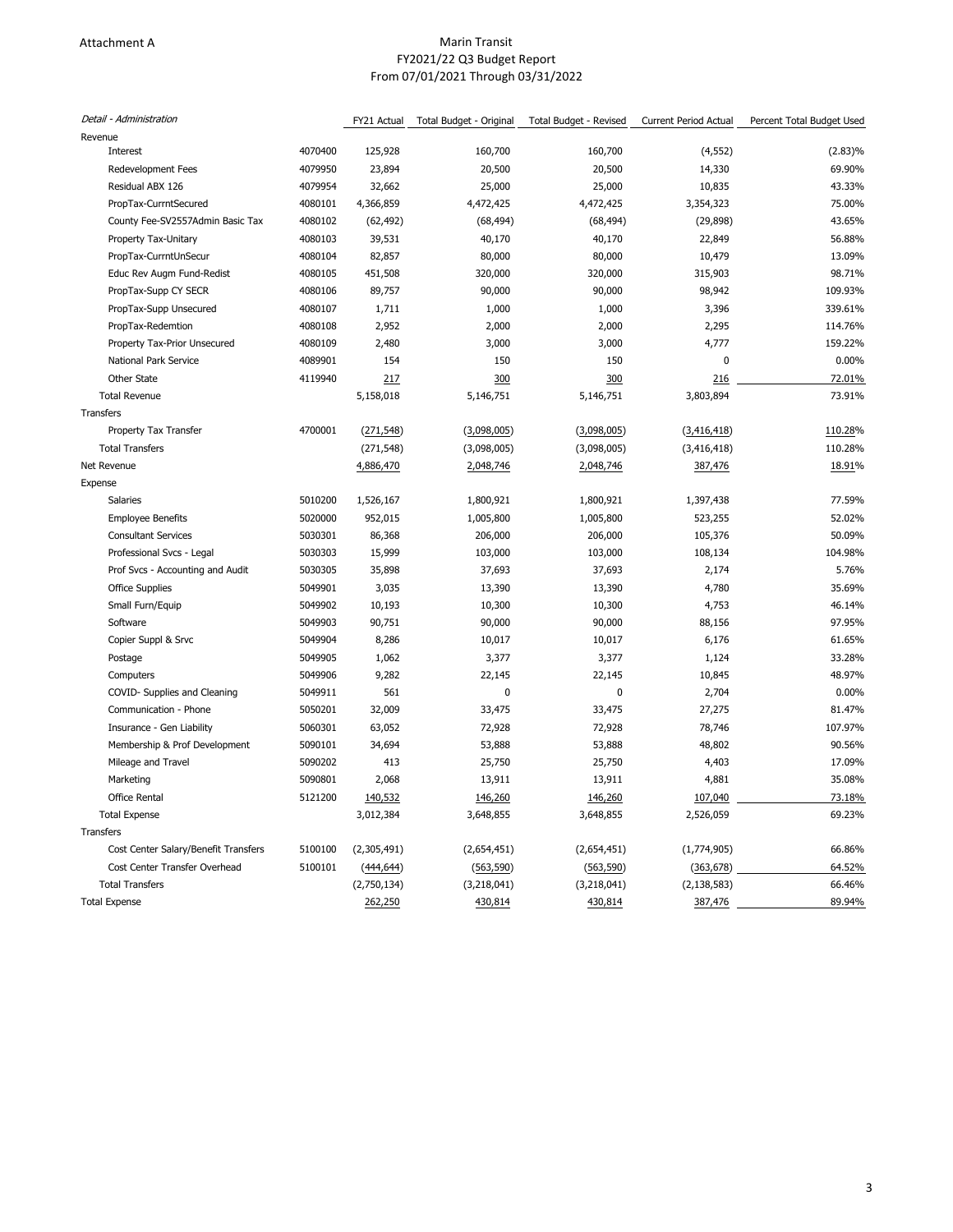#### Attachment A **Marin Transit Marin Transit** FY2021/22 Q3 Budget Report From 07/01/2021 Through 03/31/2022

| Revenue<br>4020000<br>198,763<br>556,323<br>556,323<br>236,255<br>Special Fares - Paid By Another Agency<br>4060301<br>201,573<br>273,712<br>273,712<br>164,939<br><b>Advertising Revenue</b><br>4070301<br>Lease of Property<br>165,835<br>336,735<br>336,735<br>259,896 | 42.46%<br>60.26%<br>77.18% |
|---------------------------------------------------------------------------------------------------------------------------------------------------------------------------------------------------------------------------------------------------------------------------|----------------------------|
|                                                                                                                                                                                                                                                                           |                            |
|                                                                                                                                                                                                                                                                           |                            |
|                                                                                                                                                                                                                                                                           |                            |
|                                                                                                                                                                                                                                                                           |                            |
| 944,535<br>$\theta$<br>$\Omega$<br>Measure A Sales Tax<br>4092001<br>0                                                                                                                                                                                                    | 0.00%                      |
| 4092005<br>8,680,992<br>8,680,992<br>Measure AA - Sales Tax<br>6,979,897<br>2,541,409                                                                                                                                                                                     | 29.27%                     |
| 4110101<br>766,220<br>824,860<br>824,860<br>780,874<br>State Transit Assistance -Population Basec                                                                                                                                                                         | 94.66%                     |
| 4110102<br>3,817,097<br>5,871,942<br>4,923,921<br>Transit Develoment Act (TDA)<br>5,871,942                                                                                                                                                                               | 83.85%                     |
| 4110104<br>853,985<br>1,500,000<br>State Transit Assistance - Revenue Based<br>1,500,000<br>1,125,000                                                                                                                                                                     | 75.00%                     |
| <b>SREC Credits</b><br>4119911<br>14,010<br>16,000<br>16,000<br>10,775                                                                                                                                                                                                    | 67.34%                     |
| Fed-FTA 5307 STP<br>4139912<br>70,520<br>$\mathbf{0}$<br>$\mathbf 0$<br>0                                                                                                                                                                                                 | 0.00%                      |
| 4139914<br>3,654,814<br>Fed-FTA 5307 CARES<br>6,760,570<br>3,654,814<br>5,172,652                                                                                                                                                                                         | 141.52%                    |
| <b>National Park Service</b><br>4139951<br>14,177<br>418,544<br>418,544<br>205,631                                                                                                                                                                                        | 49.13%                     |
| 4140100<br>Fare Revenue<br>1,270,458<br>1,563,217<br>1,563,217<br>1,255,924                                                                                                                                                                                               | 80.34%                     |
| 22,057,640<br>16,677,277<br><b>Total Revenue</b><br>23,697,139<br>23,697,139                                                                                                                                                                                              | 70.38%                     |
| Transfers                                                                                                                                                                                                                                                                 |                            |
| Property Tax Transfer<br>4700001<br>6,045<br>300,000<br>300,000<br>190,763                                                                                                                                                                                                | 63.59%                     |
| Program Revenue Transfer<br>4700002<br>80,000<br>40,000<br>33,412<br>80,000                                                                                                                                                                                               | 50.00%                     |
| 39,457<br>380,000<br>230,763<br><b>Total Transfers</b><br>380,000                                                                                                                                                                                                         | 60.73%                     |
| Net Revenue<br>22,097,097<br>24,077,139<br>24,077,139<br>16,908,040                                                                                                                                                                                                       | 70.22%                     |
| Expense                                                                                                                                                                                                                                                                   |                            |
| <b>Consultant Services</b><br>5030301<br>97,394<br>210,000<br>210,000.00<br>63,318                                                                                                                                                                                        | 30.15%                     |
| Fare Processing Charges<br>5030310<br>14,679<br>18,035<br>18,035.00<br>15,238                                                                                                                                                                                             | 84.49%                     |
| <b>Customer Service</b><br>5030320<br>352,011<br>338,910<br>338,910.00<br>368,501                                                                                                                                                                                         | 108.73%                    |
| $\mathbf 0$<br><b>Custodial Service</b><br>5030602<br>68,291<br>68,291.00<br>19,188                                                                                                                                                                                       | 28.09%                     |
| 5030701<br>220,501<br>298,324<br>298,324.00<br>218,936<br><b>Security Services</b>                                                                                                                                                                                        | 73.38%                     |
| 5040101<br>1,413,750<br>Fuel<br>1,451,828<br>2,268,597<br>2,265,407.00                                                                                                                                                                                                    | 62.40%                     |
| <b>Electrical Power</b><br>5040160<br>40,695<br>120,000<br>120,000.00<br>45,063                                                                                                                                                                                           | 37.55%                     |
| 5040180<br>0<br>35,000<br>35,000.00<br>20,282<br>Utilities (Facility)                                                                                                                                                                                                     | 57.94%                     |
| Small Furn/Equip<br>5049902<br>1,586<br>10,000<br>10,000.00<br>10,421                                                                                                                                                                                                     | 104.21%                    |
| 5049903<br>38,188<br>43,260<br>43,260.00<br>39,117<br>Software                                                                                                                                                                                                            | 90.42%                     |
| 244,927<br>COVID- Supplies and Cleaning<br>5049911<br>173,290<br>244,927.00<br>62,457                                                                                                                                                                                     | 25.50%                     |
| Communication-MERA Radio<br>5050204<br>668<br>0<br>0.00<br>0                                                                                                                                                                                                              | 0.00%                      |
| 5050205<br>102,286<br>114,987.00<br>Communication-AVL<br>114,987<br>104,347                                                                                                                                                                                               | 90.74%                     |
| 5050206<br>Communication-Data<br>5,856<br>13,467<br>13,467.00<br>1,663                                                                                                                                                                                                    | 12.34%                     |
| Purchased Transportation - In Report<br>5080101<br>17,718,445<br>18,374,221<br>18,374,221.00<br>13,133,235                                                                                                                                                                | 71.47%                     |
| Marketing<br>5090801<br>60,229<br>90,000<br>90,000.00<br>27,737                                                                                                                                                                                                           | 30.81%                     |
| <b>Total Expense</b><br>20,277,655<br>22,248,020<br>22,244,830<br>15,543,252                                                                                                                                                                                              | 69.87%                     |
| Transfers                                                                                                                                                                                                                                                                 |                            |
| Cost Center Salary/Benefit Transfers<br>5100100<br>1,801,776<br>1,801,776<br>1,132,698<br>1,541,638                                                                                                                                                                       | 62.86%                     |
| Cost Center Transfer Overhead<br>5100101<br>232,090<br>277,803<br>307,752<br>307,752                                                                                                                                                                                      | 75.41%                     |
| <b>Total Transfers</b><br>1,819,441<br>2,109,528<br>2,109,528<br>1,364,787                                                                                                                                                                                                | 64.70%                     |
| 22,097,097<br>24,357,548<br>16,908,040<br><b>Total Expense</b><br>24,354,358                                                                                                                                                                                              | 69.42%                     |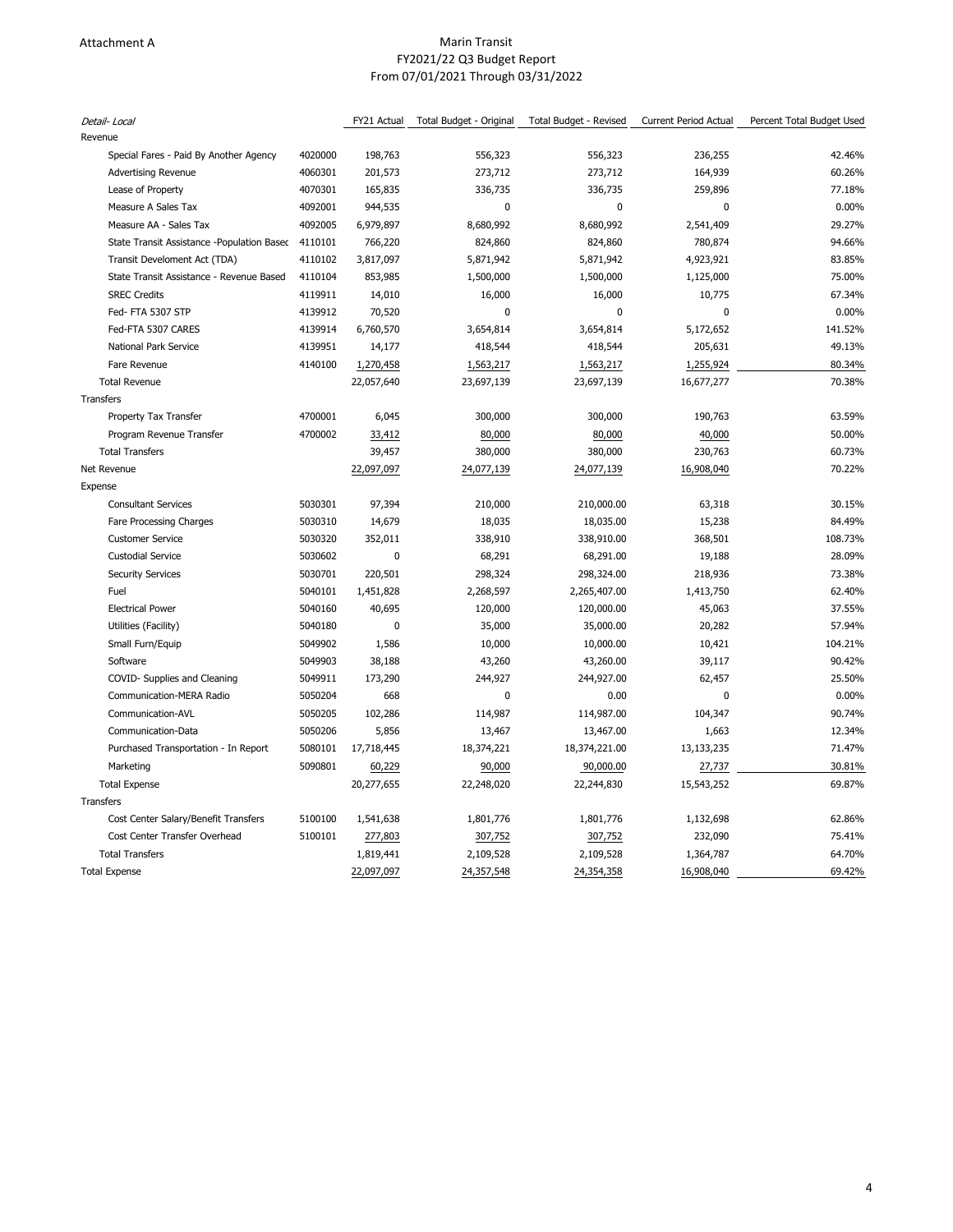#### Attachment A **Marin Transit Marin Transit** FY2021/22 Q3 Budget Report From 07/01/2021 Through 03/31/2022

| Detail - Rural                       |         | FY21 Actual | Total Budget - Original | Total Budget - Revised | <b>Current Period Actual</b> | Percent Total Budget Used |
|--------------------------------------|---------|-------------|-------------------------|------------------------|------------------------------|---------------------------|
| Revenue                              |         |             |                         |                        |                              |                           |
| Measure A Sales Tax                  | 4092001 | 27,059      | $\mathbf 0$             | 0                      | $\Omega$                     | 0.00%                     |
| Measure AA - Sales Tax               | 4092005 | 564,320     | 664,630                 | 664,630                | 664,630                      | 100.00%                   |
| Fed-FTA 5311 Rural                   | 4139920 | 228,695     | 231,649                 | 231,649                | 173,737                      | 74.99%                    |
| Fed-FTA 5311 CARES                   | 4139923 | 800,000     | 523,877                 | 523,877                | 532,743                      | 101.69%                   |
| Fare Revenue                         | 4140100 | 52,419      | 81,474                  | 81,474                 | 55,413                       | 68.01%                    |
| <b>Total Revenue</b>                 |         | 1,672,493   | 1,501,630               | 1,501,630              | 1,426,523                    | 95.00%                    |
| Transfers                            |         |             |                         |                        |                              |                           |
| Property Tax Transfer                | 4700001 | 258,925     | 1,158,429               | 1,158,429              | 325,456                      | 28.09%                    |
| <b>Total Transfers</b>               |         | 258,925     | 1,158,429               | 1,158,429              | 325,456                      | 28.09%                    |
| Net Revenue                          |         | 1,931,418   | 2,660,059               | 2,660,059              | 1,751,979                    | 65.86%                    |
| Expense                              |         |             |                         |                        |                              |                           |
| <b>Consultant Services</b>           | 5030301 | 8,090       | 15,914                  | 15,914                 | 5,139                        | 32.29%                    |
| Fuel                                 | 5040101 | 158,951     | 257,829                 | 257,829                | 252,616                      | 97.97%                    |
| Utilities (Facility)                 | 5040180 | 0           | $\mathbf 0$             | 0                      | 12                           | 0.00%                     |
| Small Furn/Equip                     | 5049902 | 1,642       | 5,000                   | 5,000                  | 0                            | 0.00%                     |
| COVID- Supplies and Cleaning         | 5049911 | 5,014       | 13,073                  | 13,073                 | 103                          | 0.79%                     |
| Communication-AVL                    | 5050205 | 12,887      | 18,182                  | 18,182                 | 12,454                       | 68.49%                    |
| Communication-Data                   | 5050206 | 697         | 1,126                   | 1,126                  | $\mathbf{0}$                 | 0.00%                     |
| Purchased Transportation - In Report | 5080101 | 1,624,308   | 1,909,351               | 1,912,025              | 1,392,535                    | 72.83%                    |
| Marketing                            | 5090801 | 6,197       | 20,000                  | 20,000                 | 5,262                        | 26.30%                    |
| <b>Total Expense</b>                 |         | 1,817,786   | 2,240,473               | 2,243,147              | 1,668,122                    | 74.37%                    |
| Transfers                            |         |             |                         |                        |                              |                           |
| Cost Center Salary/Benefit Transfers | 5100100 | 96,282      | 124,348                 | 124,348                | 69,596                       | 55.96%                    |
| Cost Center Transfer Overhead        | 5100101 | 17,350      | 37,310                  | 37,310                 | 14,260                       | 38.22%                    |
| <b>Total Transfers</b>               |         | 113,632     | 161,658                 | 161,658                | 83,856                       | 51.87%                    |
| <b>Total Expense</b>                 |         | 1,931,418   | 2,402,131               | 2,404,805              | 1,751,978                    | 72.85%                    |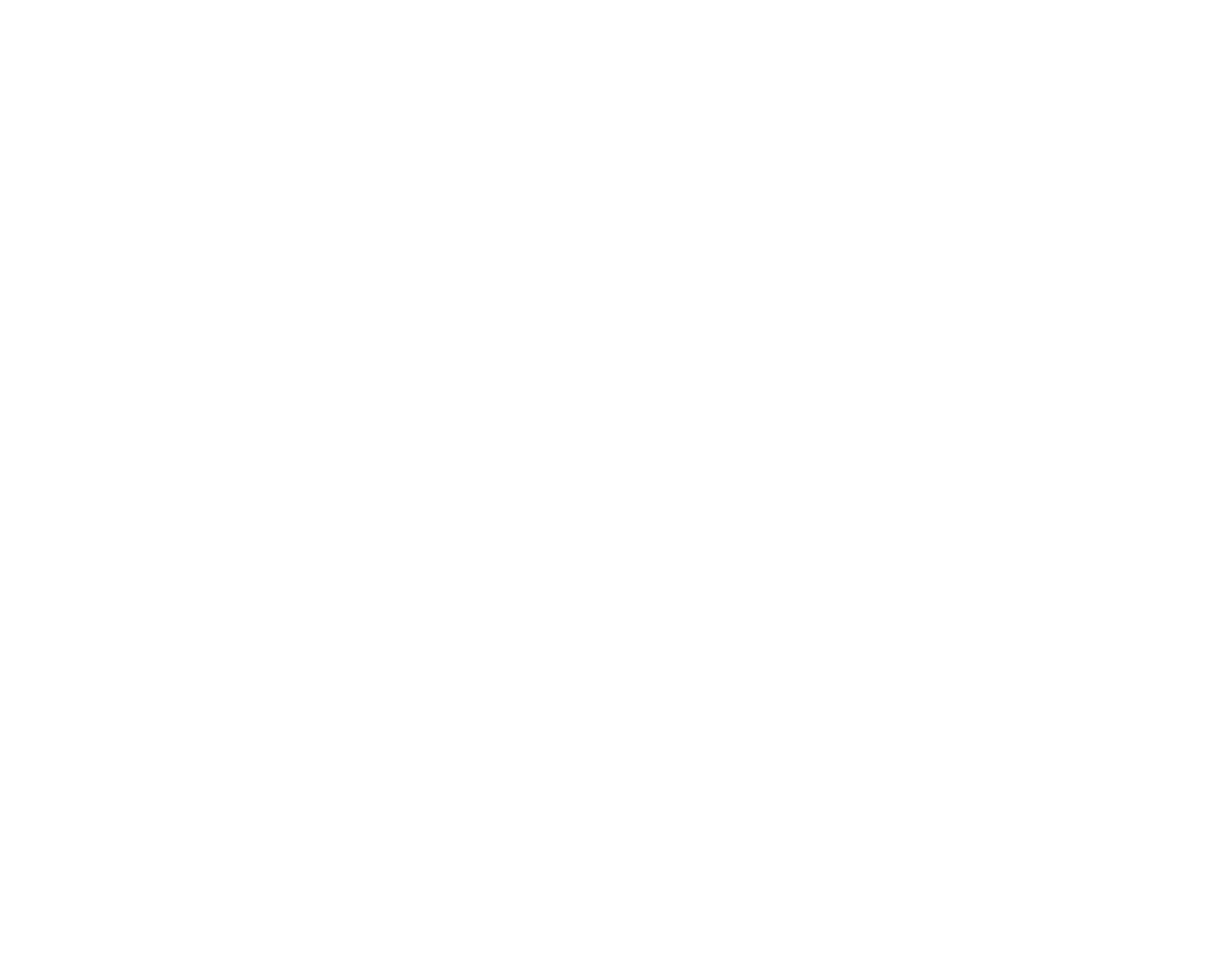| <b>Number</b> | <b>Board</b><br>Authorizatio<br>n | <b>Description</b>                                   | <b>Function</b> | Program    | Project                   | GL                          | Original   | Change      | Final       |
|---------------|-----------------------------------|------------------------------------------------------|-----------------|------------|---------------------------|-----------------------------|------------|-------------|-------------|
|               |                                   |                                                      | Operations      | <b>LPG</b> | <b>NA</b>                 | 5030320- Customer Service   | \$12,269   | (\$5,153)   | \$7,116     |
|               |                                   | Operations                                           | <b>LPT</b>      | <b>NA</b>  | 5030320- Customer Service | \$116,285                   | (\$48,840) | \$67,445    |             |
|               |                                   |                                                      | Operations      | <b>RPT</b> | <b>NA</b>                 | 5030320- Customer Service   | \$7,223    | (\$3,034)   | \$4,189     |
|               |                                   |                                                      | Operations      | <b>TCT</b> | <b>NA</b>                 | 5030320- Customer Service   | \$33,944   | (\$14,256)  | \$19,688    |
|               |                                   |                                                      | Operations      | CAR        | <b>NA</b>                 | 5030320- Customer Service   | \$101,823  | (\$42,769)  | \$59,054    |
|               |                                   | Total Change for 2022-02                             |                 |            |                           |                             |            | (\$348,940) |             |
| 2022-03       | 5/5/2022                          | Add project to purchase 3010/3020<br>Kerner facility | Capital         | <b>CPT</b> | <b>FE</b>                 | 5230104 Facilities (FY22)   | \$0        | \$200,000   | \$200,000   |
|               |                                   |                                                      |                 |            | <b>FE</b>                 | <b>Total Project Budget</b> | \$0        | \$3,650,000 | \$3,650,000 |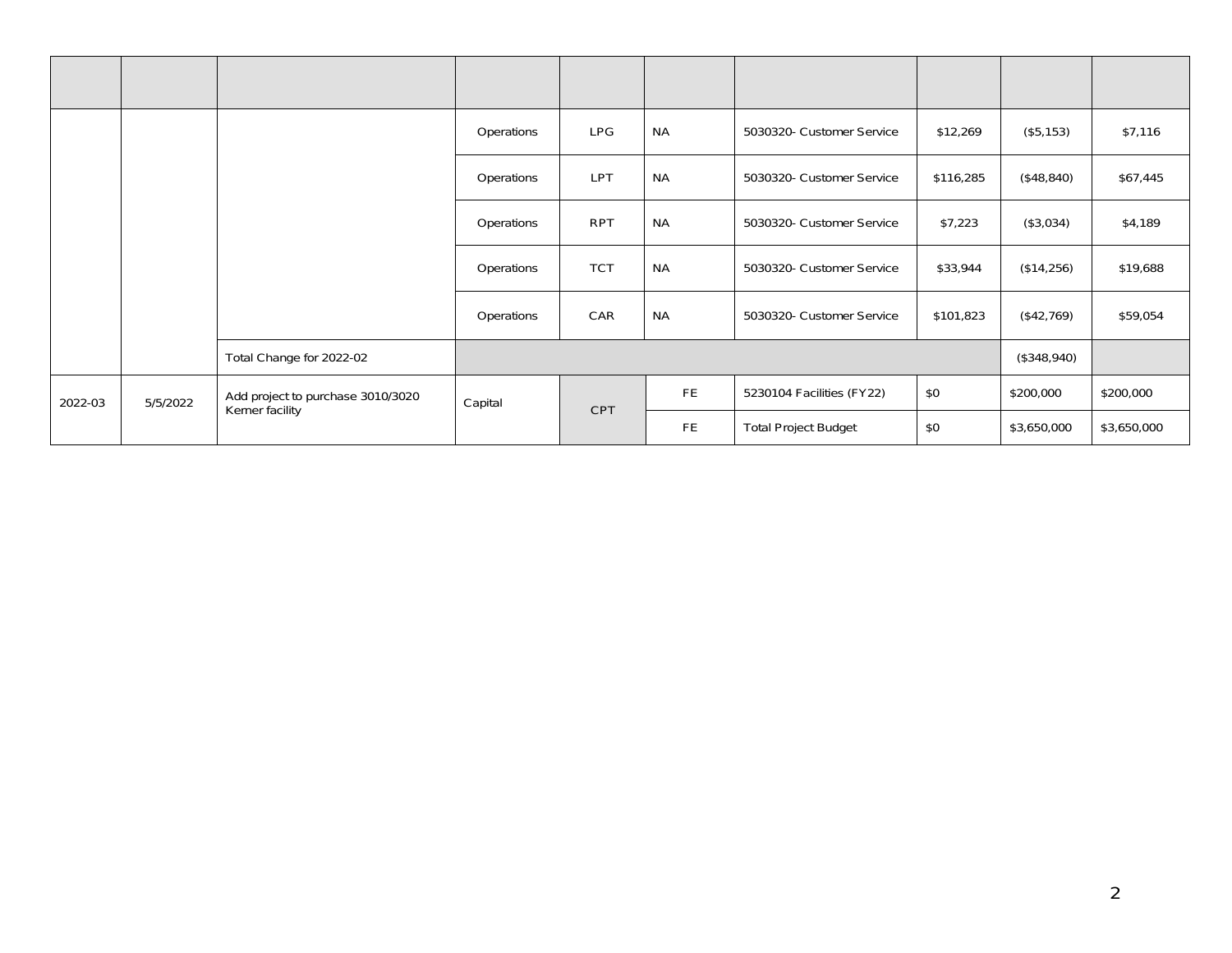# **Capital Projects Report FY2021/22**

This capital project report provides details through the Third Quarter of FY2021/22. Project descriptions and status are given for all major capital projects. Projects are grouped according to project type as shown below.



PD \$505,000 \$2,206 0% Mar‐23

*Date*

*Project ID Budget*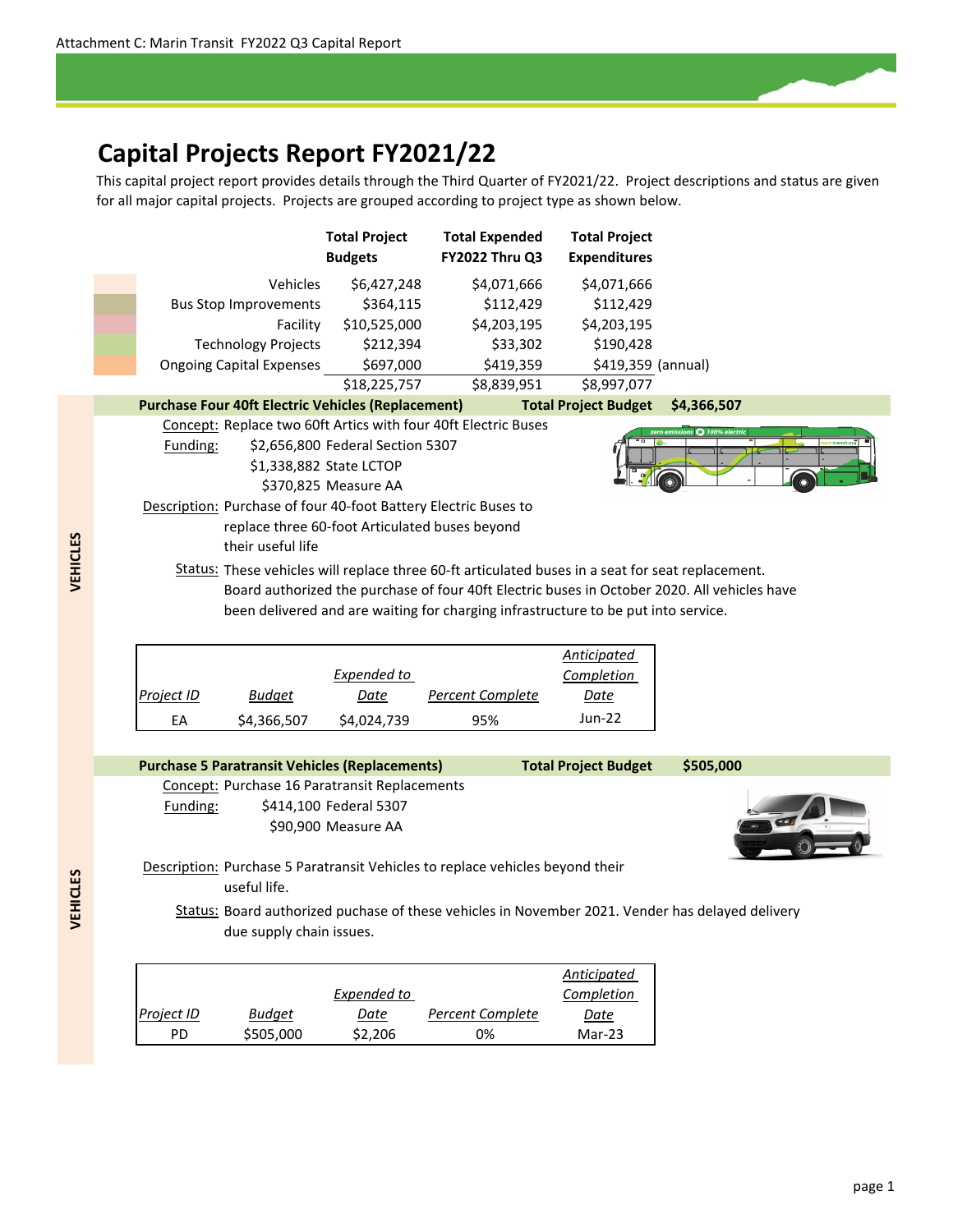# **Purchase 1 Electric Paratransit Total Project Budget \$300,000** Concept: Purchase One Eletric Paratransit Funding: \$300,000 Measure AA Description: Replace 1 paratransit vehicles that is beyond its useful life Status: Marin Transit will replace one paratransit vehicle with an electric paratransit vehicle. Staff *Project ID Budget Expended to Date Percent Complete Anticipated Completion Date* PE \$300,000 \$0 0% Mar-23 **Purchase Hybrid Battery (Replacement) Total Project Budget \$300,500** Concept: Purchase replacement batteries for Hybrid buses Funding: \$246,410 Federal Section 5307 \$54,090 Measure AA Description: Purchase replacement batteries for Hybrid buses Status: As a preventive maintenance measure, under the existing maintenance contract, Marin *Project ID Budget Expended to Date Percent Complete Anticipated Completion Date* HY \$300,500 \$0 0% Dec-22 **Purchase Two 35ft XHF Vehicles (Replacement) Total Project Budget \$906,241** Concept: Purchase two 35ft XHF vehicles Funding: \$697,000 Federal 5307 \$56,241 State STA SB1 \$153,000 Measure AA Description: Purchase of two replacement 35-foot XHFs Status: Board authorized the purchase of two replacement XHFs in May 2020. Vehicles were Airporter will replace the batteries on the 2015 Hybrid Buses. plans to bring this purchase to the Board for authorization in the Summer of 2022.

delivered in October 2021. Equipment is being installed for vehicles to enter service.

|            |               |             |                  | Anticipated |
|------------|---------------|-------------|------------------|-------------|
|            |               | Expended to |                  | Completion  |
| Project ID | <b>Budget</b> | Date        | Percent Complete | Date        |
| xс         | \$906,241     | \$44,400    | 15%              | Mar-22      |

**VEHICLES VEHICLES**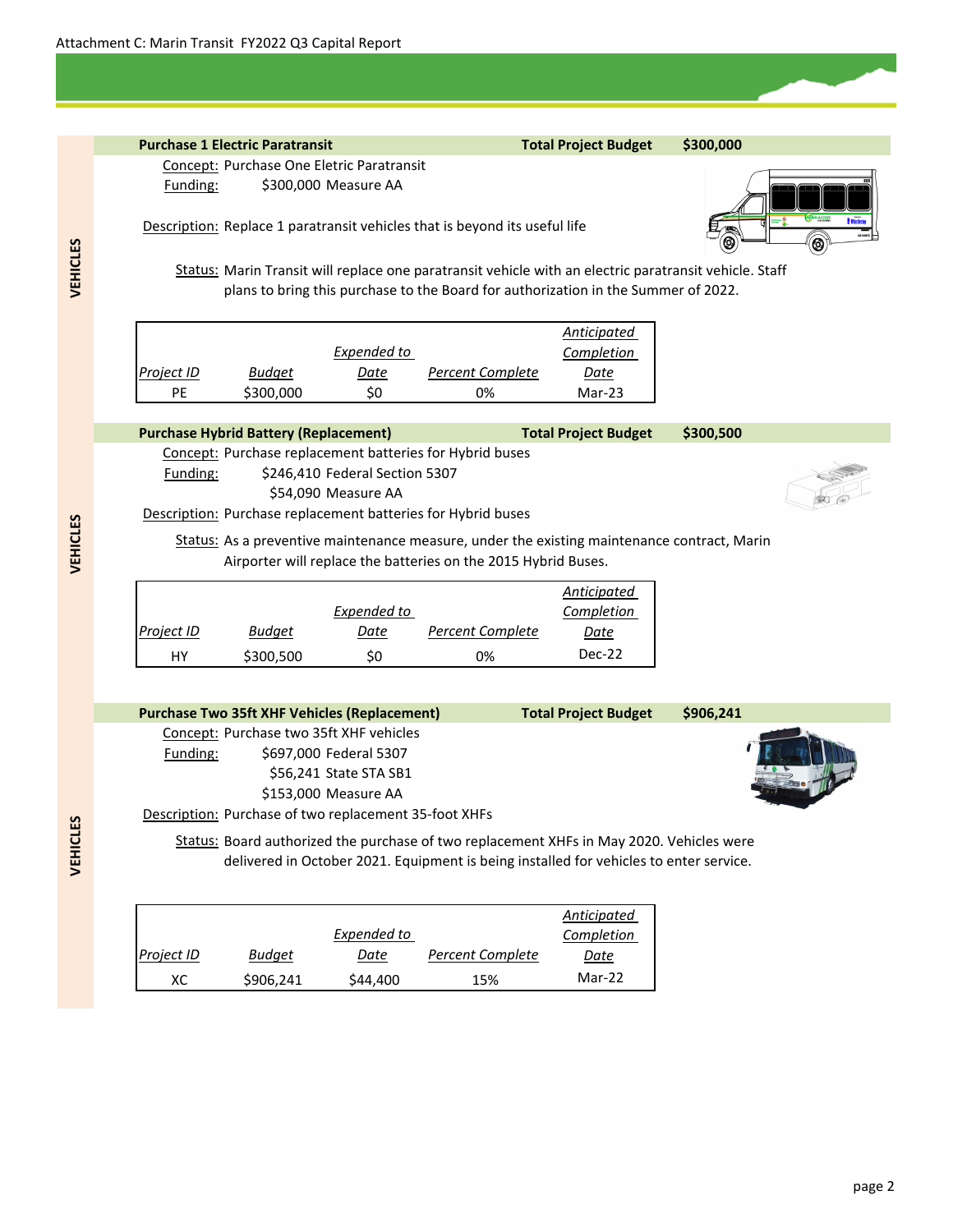|                       | <b>Staff Car</b>                                   |                                         |                                                      |                                                                                                  | <b>Total Project Budget</b> | \$49,000  |
|-----------------------|----------------------------------------------------|-----------------------------------------|------------------------------------------------------|--------------------------------------------------------------------------------------------------|-----------------------------|-----------|
|                       |                                                    | Concept: Purchase an electric staff car |                                                      |                                                                                                  |                             |           |
|                       | Funding:                                           |                                         | \$2,000 Measure B                                    |                                                                                                  |                             |           |
|                       |                                                    |                                         | \$2,000 CVRP Rebate                                  |                                                                                                  |                             |           |
|                       |                                                    |                                         | \$45,000 State STA                                   |                                                                                                  |                             |           |
|                       |                                                    |                                         |                                                      | Description: Purchase an electric staff car to replace a retired-active vehicle                  |                             |           |
| <b>VEHICLES</b>       |                                                    |                                         |                                                      | Status: Board approved the purchase of a new electric staff car on May 4, 2020. This purchase is |                             |           |
|                       |                                                    |                                         |                                                      | delayed until a charging station is installed at Marin Transit's office location, and there is   |                             |           |
|                       |                                                    | vehicle availability                    |                                                      |                                                                                                  |                             |           |
|                       |                                                    |                                         | Expended to                                          |                                                                                                  | <b>Completion</b>           |           |
|                       | Project ID                                         | Budget                                  | Date                                                 | <b>Percent Complete</b>                                                                          | <u>Date</u>                 |           |
|                       | <b>NR</b>                                          | \$49,000                                | \$321                                                | 0%                                                                                               | <b>Jun-22</b>               |           |
|                       | <b>Bus Stop Improvements - Novato Bus Shelters</b> |                                         |                                                      |                                                                                                  | <b>Total Project Budget</b> | \$61,115  |
|                       |                                                    |                                         | <b>Concept: Replace Bus Shelters in Novato</b>       |                                                                                                  |                             |           |
|                       | Funding:                                           | \$48,892                                | Federal Lifeline Program                             |                                                                                                  |                             |           |
|                       |                                                    | \$12,223                                | Measure AA                                           |                                                                                                  |                             |           |
|                       |                                                    |                                         | Description: Purchase up to eight shelters in Novato |                                                                                                  |                             |           |
|                       |                                                    |                                         |                                                      | Status: Marin Transit will replace up to eight advertising shelters previously under             |                             |           |
|                       |                                                    |                                         |                                                      | contract with an advertising company through the City of Novato with low-                        |                             |           |
|                       |                                                    | maintenance shelters.                   |                                                      |                                                                                                  |                             |           |
|                       |                                                    |                                         | Expended to                                          |                                                                                                  | <b>Completion</b>           |           |
|                       | Project ID                                         | <b>Budget</b>                           | Date                                                 | Percent Complete                                                                                 | Date                        |           |
|                       | BN                                                 | \$61,115                                | \$1,063                                              | 2%                                                                                               | Jun-22                      |           |
|                       |                                                    |                                         |                                                      |                                                                                                  |                             |           |
|                       | <b>County Wide Stop Improvements</b>               |                                         |                                                      |                                                                                                  | <b>Total Project Budget</b> | \$303,000 |
| BUS STOP IMPROVEMENTS |                                                    |                                         |                                                      | Concept: Complete construction of Bus Stop Improvements                                          |                             |           |
|                       | Funding:                                           | \$242,400                               | Federal                                              |                                                                                                  |                             |           |
|                       |                                                    | \$60,600                                | Measure AA                                           |                                                                                                  |                             |           |
|                       |                                                    |                                         |                                                      | Description: Design and construction for ADA Bus Stop Improvements                               |                             |           |
|                       |                                                    |                                         |                                                      | Status: A task order for final design was initiated through Marin Transit's general              |                             |           |
|                       |                                                    |                                         | engineering services contract.                       |                                                                                                  |                             |           |
|                       |                                                    |                                         |                                                      |                                                                                                  |                             |           |
|                       |                                                    |                                         | Expended to                                          |                                                                                                  | <b>Completion</b>           |           |
|                       | Project ID                                         | <u>Budget</u>                           | Date                                                 | <b>Percent Complete</b>                                                                          | <u>Date</u>                 |           |

BP \$303,000 \$111,366 0% Dec‐23

page 3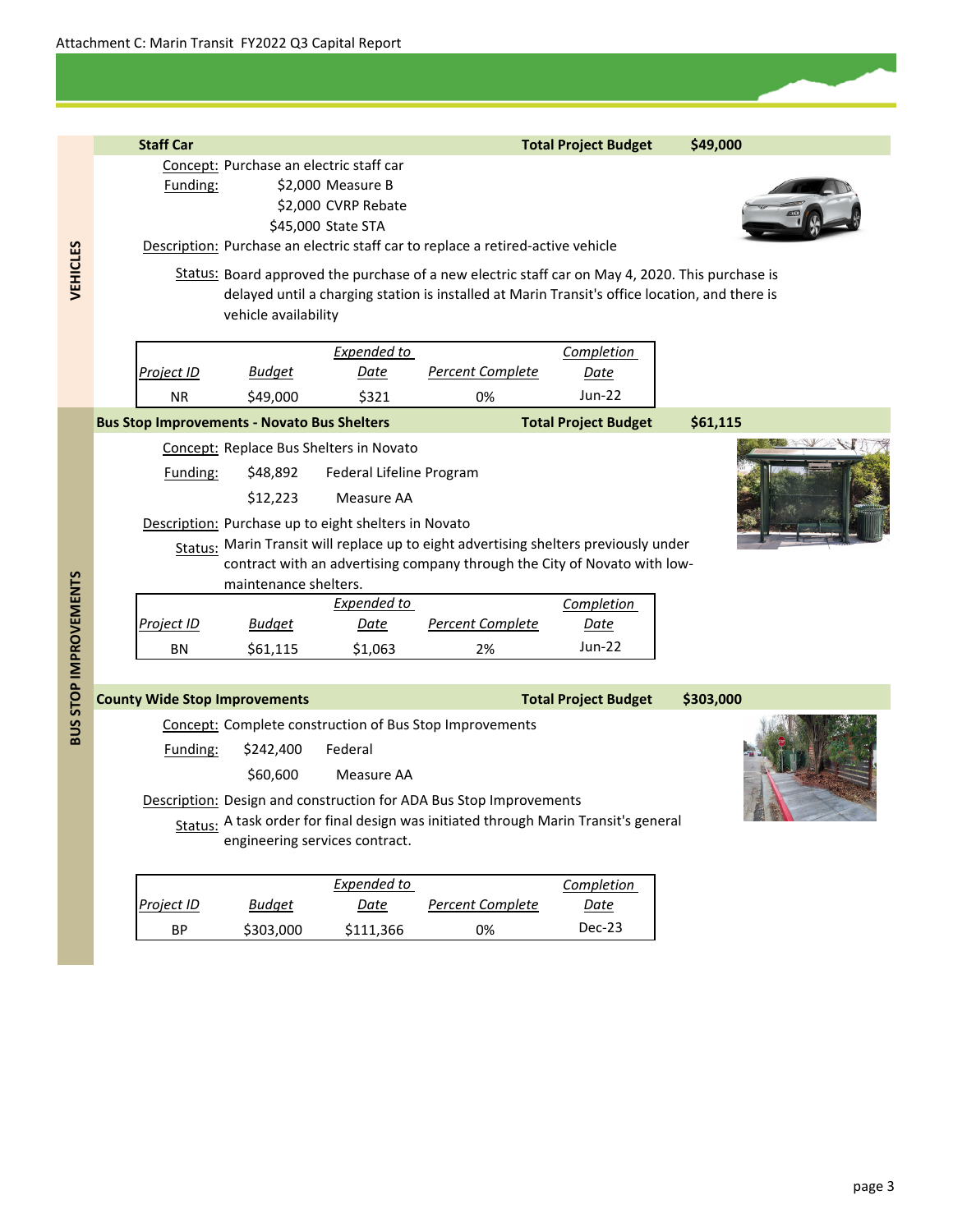# **Facility** - Capital Improvements **Total Project** Budget \$2,800,000 Concept: Acquire property and develop a maintenance facility Funding: \$2,696,747 Measure AA/Capital Reserves \$103,253 FTA 5339 Description: Make improvements to Rush Landing Facility Status: Marin Transit successfully completed the purchase of right of way at 600 Rush Landing Rd in

Novato. Additional improvements are being constructed. Bus Charging infrastructure installation is underway as Phase 1. Phase 2 will include enhanced fencing and lighting.

|                   |               | Expended to |                         | Anticipated<br>Completion |
|-------------------|---------------|-------------|-------------------------|---------------------------|
| <b>Project ID</b> | <b>Budget</b> | Date        | <b>Percent Complete</b> | Date                      |
| FS                | \$2,800,000   | \$552,798   | 20%                     | Jun-22                    |

#### **Maintenance Facility Purchase Total Project Budget**

Concept: Acquire a maintenance facility for paratransit vehicles Funding: \$3,625,000 Measure AA/Capital Reserves



Description: 3000 Kerner ‐ Maintenance Facility Purchase

Status: Marin Transit complete purchase of property located at 3000 Kerner Boulevard in San Rafael in July 2021. Remaining funds are being used to retrofit the building for use as a Paratransit Vehicle Maintenance Facility

|            |               | Expended to |                  | Anticipated<br>Completion |
|------------|---------------|-------------|------------------|---------------------------|
| Project ID | <b>Budget</b> | Date        | Percent Complete | Date                      |
| FA         | \$3,625,000   | \$2,941,363 | 100%             | Aug-21                    |

## **Maintenance Facility ‐ Capital Improvements Total Project Budget**

Concept: Capital improvement for maintenance facility Funding: \$1,100,000 Measure AA/Capital Reserves

Description: Capital Improvements at 3000 Kerner Blvd

Status: Once the purchase of 3000 Kerner is complete, Marin Transit will perform modifications to convert the space into a paratransit vehicle maintenance facility. Planned improvements include retrofitting warehouse space for effective use for vehicle maintenance and reconfiguration of office space.

|                   |             |             |                         | Anticipated |
|-------------------|-------------|-------------|-------------------------|-------------|
|                   |             | Expended to |                         | Completion  |
| <b>Project ID</b> | Budget      | <u>Date</u> | <b>Percent Complete</b> | Date        |
| FD                | \$1,100,000 | \$709,034   | 64%                     | Jun-22      |